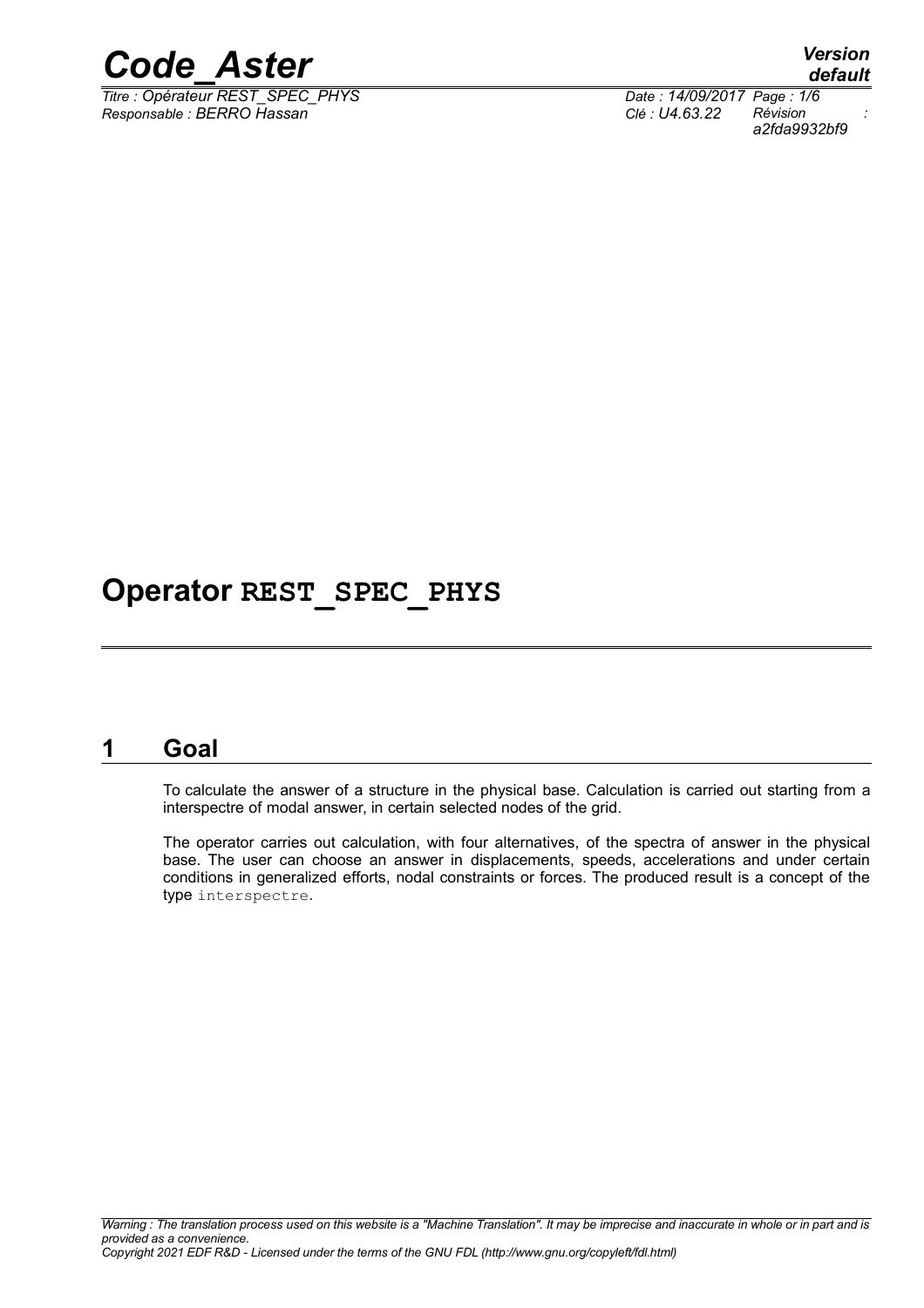*Titre : Opérateur REST\_SPEC\_PHYS Date : 14/09/2017 Page : 2/6 Responsable : BERRO Hassan Clé : U4.63.22 Révision :*

## *default*

*a2fda9932bf9*

## **2 Syntax**

tinsp

|   | [interspectre] = REST_SPEC_PHYS                                                                                                                                                                                                                                                                                                                                                                                                            | $\left($                                                                                                                             |                                      |
|---|--------------------------------------------------------------------------------------------------------------------------------------------------------------------------------------------------------------------------------------------------------------------------------------------------------------------------------------------------------------------------------------------------------------------------------------------|--------------------------------------------------------------------------------------------------------------------------------------|--------------------------------------|
|   | $\texttt{BASE\_ELAS\_FLUI} = \texttt{baseflui,}$<br>and the state<br>$\overline{V_1}$ $\overline{V_1}$ $\overline{F_1}$ $\overline{V_1}$ $\overline{V_2}$ $\overline{V_1}$ $\overline{F_2}$ $\overline{V_2}$ $\overline{V_1}$ $\overline{V_2}$ $\overline{V_2}$ $\overline{V_1}$ $\overline{V_2}$ $\overline{V_2}$ $\overline{V_1}$ $\overline{V_2}$ $\overline{V_2}$ $\overline{V_1}$ $\overline{V_2}$ $\overline{V_2}$<br>♦<br>PRECISION | = $/ 1.E-3$<br>/ prec                                                                                                                | [melasflu]<br>[R]<br>[DEFECT]<br>[R] |
|   | $\mathbf{L}$<br>MODE MECA $=$ base,                                                                                                                                                                                                                                                                                                                                                                                                        |                                                                                                                                      | [mode meca]                          |
| ♦ | / NUME ORDRE                                                                                                                                                                                                                                                                                                                                                                                                                               | $=$ 1 nuor,                                                                                                                          | $[1_1]$                              |
| ♦ | / BAND<br>/ TOUT ORDRE                                                                                                                                                                                                                                                                                                                                                                                                                     | $=$ (f1, f2),<br>$=$ / $'NOT'$ ,<br>/ $'YES'$ ,                                                                                      | $[1 R]$<br>[DEFECT]                  |
|   | $\texttt{INTE\_SPEC\_GENE} \qquad = \texttt{repmoda,}$                                                                                                                                                                                                                                                                                                                                                                                     |                                                                                                                                      | [interspectre]                       |
|   | GROUP NO                                                                                                                                                                                                                                                                                                                                                                                                                                   | $= 1 gr no rep,$                                                                                                                     | $[1_{gr\_no}]$                       |
| ♦ | GROUP MA $=$ $1 gr_{ma} rep$ ,                                                                                                                                                                                                                                                                                                                                                                                                             |                                                                                                                                      | $[1gr_m]$                            |
|   | NOM CHAM                                                                                                                                                                                                                                                                                                                                                                                                                                   | / $'$ $'$ DEPL'<br>$=$<br>/ 'QUICKLY'<br>$/$ 'ACCE'<br>/ 'EFGE_ELNO'<br>/ 'SIPO_ELNO'<br>/ 'SIGM ELNO'<br>'FORC NODA',<br>$\sqrt{2}$ |                                      |
|   | NOM CMP                                                                                                                                                                                                                                                                                                                                                                                                                                    | $/$ 'DX'<br>$=$<br>$\sqrt{2}$<br>$/$ 'DZ'<br>/ $'$ SMFY'<br>$\texttt{'SMEZ'}$ ,<br>$\sqrt{2}$                                        |                                      |
| ♦ | MODE STAT                                                                                                                                                                                                                                                                                                                                                                                                                                  | = modestat,                                                                                                                          | [mode meca]                          |
| ♦ | $EXCIT = F ($                                                                                                                                                                                                                                                                                                                                                                                                                              |                                                                                                                                      |                                      |
|   | $\mathcal{C}$                                                                                                                                                                                                                                                                                                                                                                                                                              | GROUP $NO =$ $lgr$ no,<br>NOM $\text{CMP} = 1 \text{ ncmp}$ ,                                                                        | $[1$ gr no]<br>$[1$ TXM]             |
| ♦ | MOVEMENT                                                                                                                                                                                                                                                                                                                                                                                                                                   | / 'ABSOLUTE',<br>$=$ $-$<br>'RELATIVE',<br>$\sqrt{2}$<br>'DIFFERENTIAL',<br>$\sqrt{2}$                                               | [DEFECT]                             |
| ♦ | OPTION                                                                                                                                                                                                                                                                                                                                                                                                                                     | / 'DIAG DIAG',<br>$=$<br>/ 'DIAG TOUT',<br>/ 'TOUT DIAG',<br>'TOUT TOUT',                                                            | [DEFECT]                             |
| ♦ | TITLE                                                                                                                                                                                                                                                                                                                                                                                                                                      | title,<br>$=$                                                                                                                        | [TXM]                                |
|   |                                                                                                                                                                                                                                                                                                                                                                                                                                            | $)$ ;                                                                                                                                |                                      |

*Warning : The translation process used on this website is a "Machine Translation". It may be imprecise and inaccurate in whole or in part and is provided as a convenience. Copyright 2021 EDF R&D - Licensed under the terms of the GNU FDL (http://www.gnu.org/copyleft/fdl.html)*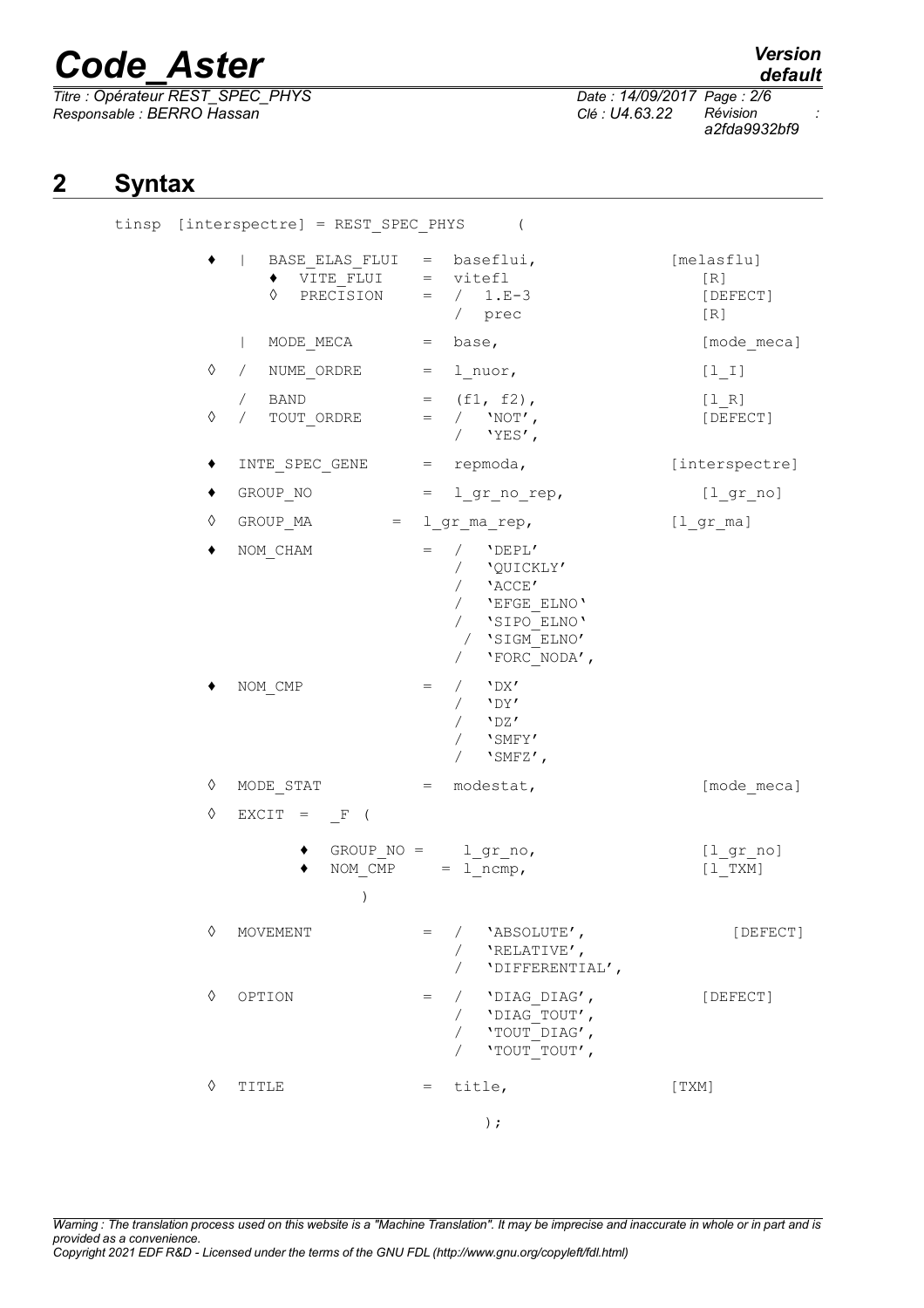*Titre : Opérateur REST\_SPEC\_PHYS Date : 14/09/2017 Page : 3/6 Responsable : BERRO Hassan Clé : U4.63.22 Révision :*

*a2fda9932bf9*

## **3 Operands**

#### **3.1 Operand BASE\_ELAS\_FLUI**

BASE\_ELAS\_FLUI = baseflui

Concept of the type melasflu product by the operator CALC\_FLUI\_STRU [U4.66.02], which defines a set of modal bases associated with the various rates of flow with the fluid. The modal answer of the structure for a rate of flow considered is broken up on the basis corresponding at this speed. One must then specify the speed of the fluid  $\text{virt}$  for which one wants to carry out calculation.

#### **3.1.1 Keyword VITE\_FLUI**

The operand VITE\_FLUI must be well informed if a base of the type is used melasflu.

VITE FLUI = vitefl

Rate of flow of the fluid for the calculation of answer.

#### **3.1.2 Keyword PRECISION**

◊ PRECISION = prec

Precision on the rate of flow of the fluid (by default 1.E-3).

### **3.2 Operand MODE\_MECA**

 $MODE$  MECA = bases

This operand makes it possible to define the base on which is broken up the modal answer. One accepts concepts of the type mode meca product by the operators CALC MODES [U4.52.02] or DEFI\_BASE\_MODALE [U4.64.02].

#### **Note:**

*Operands BASE\_ELAS\_FLUI and MODE\_MECA can be used simultaneously if one wishes to calculate an answer in constraints of a telegraphic structure subjected to the action of a flow.*

*This calculation case is determined by the data of a concept of the type melasflu under the operand BASE\_ELAS\_FLUI , defining the modal bases of the structure in the various rates of flow, and the choice of the physical field of answer 'SIPO\_ELNO' under the operand NOM\_CHAM . The data complementary to a concept of the type mode\_meca under the operand MODE\_MECA becomes obligatory then, in order to define the field of the modal constraints in nodes structure.*

*The modal constraints are calculated upstream by the operator CALC\_CHAMP [U4.81.04], option 'SIPO\_ELNO' , using the modal deformations normalized . The operator NORM\_MODE [U4.52.11] allows to carry out the standardisation of the modal deformations beforehand.*

### **3.3 Operands NUME\_ORDRE, TOUT\_ORDRE and BAND**

These operands should be used only if the base on which is broken up the modal answer is defined by a concept of the type mode meca.

◊ / NUME\_ORDRE = l\_nuor

List of the sequence numbers of the modes which are actually taken into account for the calculation of the physical answer.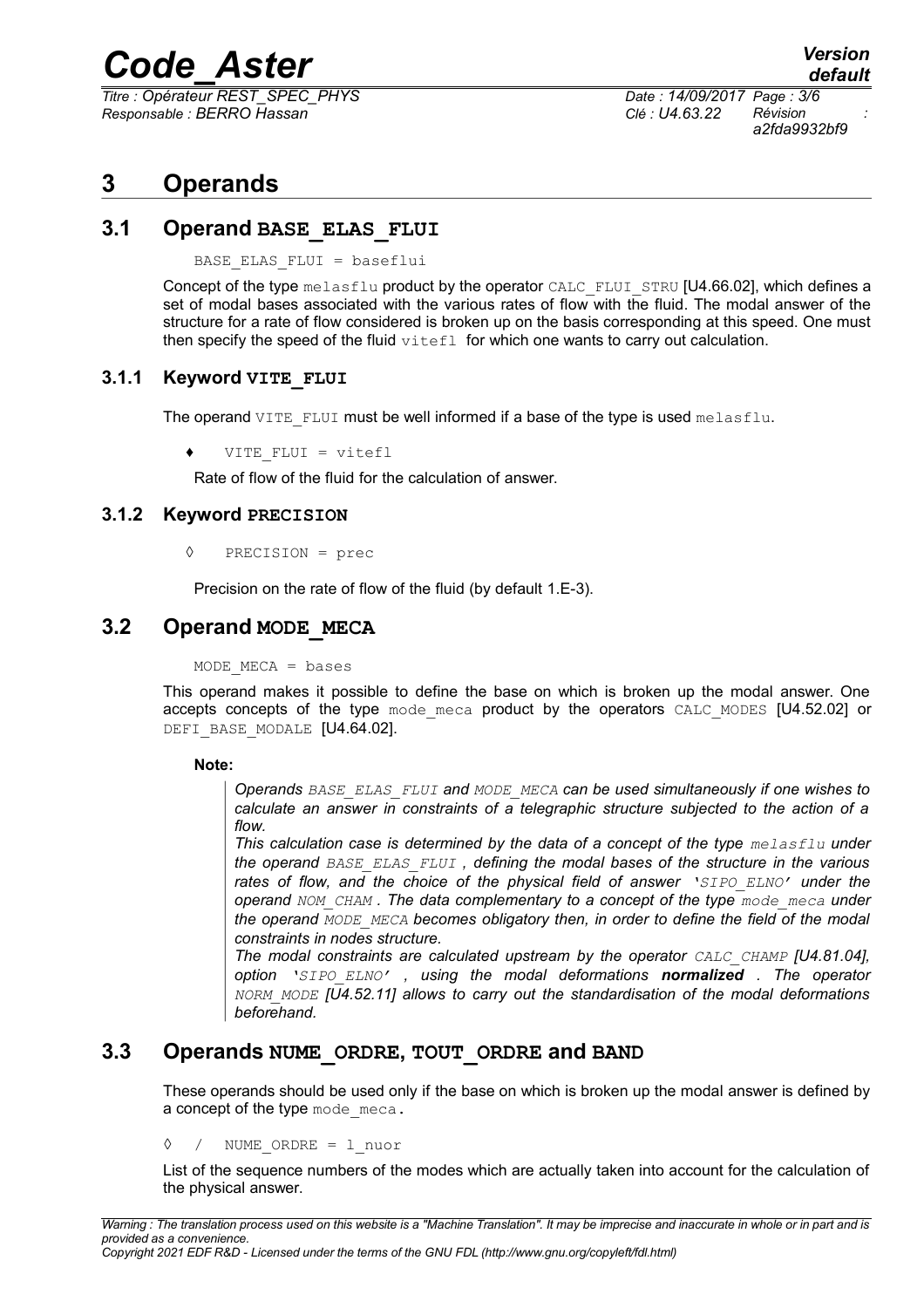*default*

*Titre : Opérateur REST\_SPEC\_PHYS Date : 14/09/2017 Page : 4/6 Responsable : BERRO Hassan Clé : U4.63.22 Révision :*

*a2fda9932bf9*

 $\Diamond$  / TOUT ORDRE = / 'NOT', [DEFECT]  $/$  'YES',

If one wishes to take all the fashions of the base for the calculation of the physical answer, one can choose  $TOUT$  ORDRE =  $'$  YES' instead of giving the list.

 $/$  BAND =  $(f1, f2)$ 

The modes which are taken into account for the calculation of the physical answer are the modes of the concept of the type mode meca whose frequency is in the band defined by  $(f1 f2)$ .

## **3.4 Operand INTE\_SPEC\_GENE**

 $INTER$  SPEC GENE = repmoda

Concept of the type tinterspectre product by the operator DYNA SPEC MODAL [U4.53.23] or DYNA ALEA MODAL [U4.53.22], which defines the interspectres of modal answer, i.e interspectres of generalized displacements.

## **3.5 Operand GROUP\_NO**

 $GROUPNO$  = lgrnorep,  $[l$ grno]

List of the groups of nodes of the grid where the interspectres of physical answer are calculated.

If the keyword GROUP NO is well informed, the length of the list of nodes must is equal to that of the list of components to restore (keyword NOM\_CMP).

If several components are to be restored and the keyword GROUP NO is informed, it is imperative to have as many groups nodes components; each group must contain only one node.

If a component is to be restored for several nodes, it is possible to inform under the keyword GROUP NO, one or more groups of as many nodes as necessary; he is thus asked more in this case only the groups contain one node.

## **3.6 Operand GROUP\_MA**

 $\Diamond$  GROUP MA = lgr marep, [lgr ma]

List of the groups of meshs of the grid where the interspectres of physical answer are calculated, if the field of answer is a field with the elements (). The list of meshs must be coherent, in length and order, compared to the list of groups of nodes informed by the user under the keyword GROUP NO.

**Note:**

*In the case of a calculation in interaction fluid-structure, i.e. if keyword BASE\_ELAS\_FLU is indicated, the keyword GROUP\_MA is not taken into account and the sizes restored on a node starting from the fields with the elements (type ELNO) are really only the arithmatic averages of the values of fields on the meshs in the vicinity of it node.*

## **3.7 Operand NOM\_CHAM**

NOM CHAM = 'DEPL' or 'QUICKLY' or 'ACCE' or 'EFGE\_ELNO' or 'SIPO\_ELNO' or 'SIGM\_ELNO' or 'FORC\_NODA'

Name of the physical field of answer to calculate.

**Note:**

*The choice of the physical field of answer 'SIPO\_ELNO' for a telegraphic structure under flow the simultaneous use of the operands requires BASE\_ELAS\_FLUI and MODE\_MECA (cf [§3.1]).*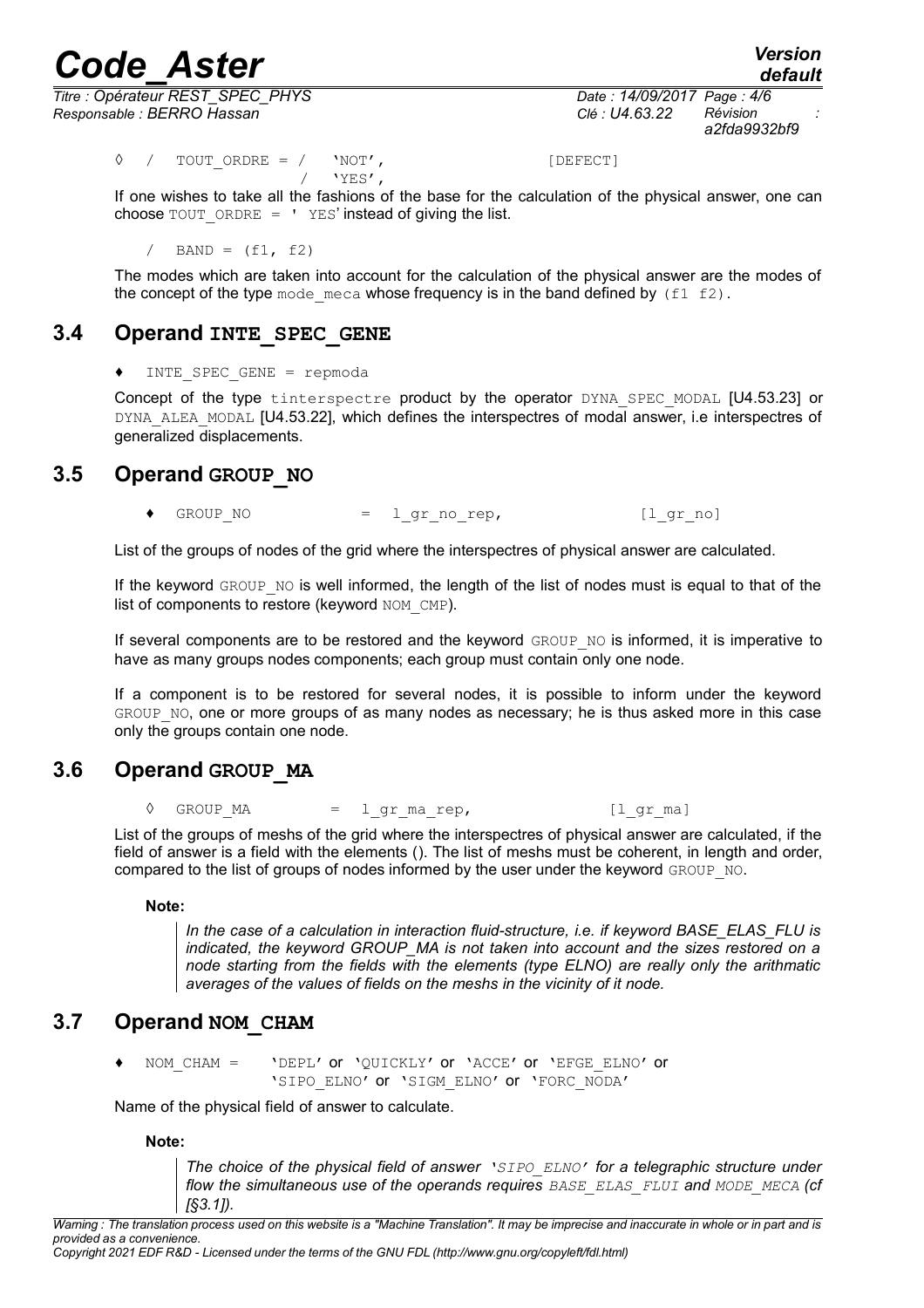*Titre : Opérateur REST\_SPEC\_PHYS Date : 14/09/2017 Page : 5/6 Responsable : BERRO Hassan Clé : U4.63.22 Révision :*

*a2fda9932bf9*

### **3.8 Operand NOM\_CMP**

NOM  $CMP = 'DX'$  or 'DY' or 'DZ' or 'SMFY' or 'SMFZ'

Names of the components of the physical field of answer having to be actually calculated.

#### **Note:**

*Components 'DX', 'DY' , and 'DZ' are valid for the fields 'DEPL' , 'QUICKLY' or 'ACCE' . Components 'SMFY' and 'SMFZ' are valid for the field 'SIPO\_ELNO'.*

#### **3.9 Operand MODE\_STAT**

◊ MODE\_STAT = modestat

Concept of the type mode meca product by the operator MODE STATIQUE  $[U4.52.14]$ , which in the case of defines the static modes taken into account a seismic calculation multi-supports where the excitation is done on the DDL.

#### **3.10 Keyword EXCIT**

◊ EXCIT

Keyword factor allowing to define the DDL to which the excitation is applied, in the case of a seismic calculation multi-supports.

♦ GROUP\_NO = l\_grno

List of the groups of nodes where the excitation is applied.

♦ NOM\_CMP = l\_ncmp

List of the components to which the excitation is applied.

**Note:**

*These components must correspond to degrees of freedom of nodes supports. Example: 'CLOSE', 'DRZ', 'PHI', …*

*In all the cases, one needs as many arguments under the operand GROUP\_NO that under the operand NOM\_CMP .*

*For the fluid sources, it is the component 'CLOSE' who is excited.*

### **3.11 Operand MOVEMENT**

◊ MOVEMENT = 'ABSOLUTE' or 'RELATIVE' or 'DIFFERENTIAL'

Indicator characterizing the physical answer to calculate, in the case of a seismic calculation multi supports: absolute answer ('ABSOLU') by default, dynamic contribution ('RELATIF') or differential ('DIFFERENTIEL') answer.

### **3.12 Operand OPTION**

◊ OPTION = 'DIAG\_DIAG' or 'DIAG\_TOUT' or 'TOUT\_DIAG' or 'TOUT\_TOUT'

Indicator specifying the choice of calculation to be realized:

- calculation of the autospectres with nodes by means of the modal autospectres;
- calculation of the autospectres with nodes by means of all modal interspectres;
- calculation of all interspectres with nodes by means of the modal autospectres;
- calculation of all interspectres with nodes by means of all modal interspectres.

**Note:**